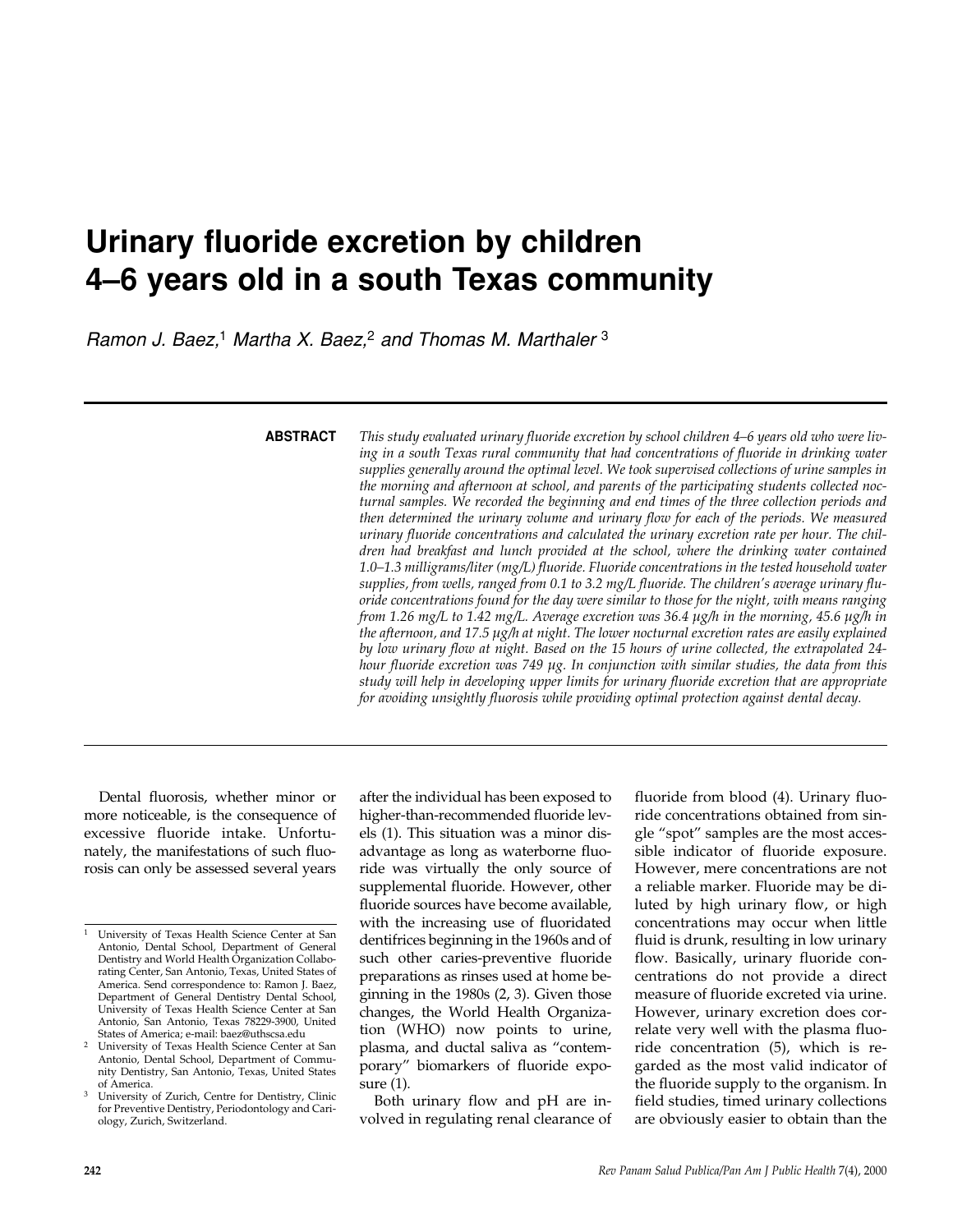blood samples needed to determine plasma fluoride.

In the early days of water fluoridation, urinary fluoride concentrations were the main object of study. Nevertheless, since the late 1980s an increasing number of studies have been carried out using time-controlled collections to assess the actual amount of fluoride excreted in the urine. Many of the studies have focused on schoolage children because of the convenient access and the possibility to closely supervise uninterrupted collection of urine (6, 7). One summary on fluoride exposure and urinary fluoride indicated that the higher the levels of exposure, the higher were the excretions (8).

Water fluoridation continues to be the most successful and thoroughly investigated systemic use of fluoride for caries prevention. However, few urinary excretion data are available from areas with optimally adjusted water fluoridation. To predict dental fluorosis it would be important to have data from many populations using drinking water at and around optimal concentrations. There are also no data on urinary fluoride excretion by children living in rural communities with no central water supplies and where concentrations of fluoride may be optimal or above optimal. In the long run, developing standards for fluoride excretion will allow predictions of whether the current level of fluoride exposure will result in an acceptable frequency and severity of dental fluorosis.

Studies in children aged 2 to 5 are key because the risk of developing fluorosis in incisors is highest at this age. New fluoridation standards will ensure that the total fluoride intake is adequate for optimal protection against dental caries but with minimum risk of producing unsightly fluorosis.

This descriptive study aimed to assess urinary fluoride in a community whose water supplies contain fluoride in concentrations moderately higher than recommended. The age of the children studied, 4 to 6 years old, allowed supervised collections during the day, which is normally difficult in children younger than that. A second

aim of the study was to help develop fluoride excretion standards for this age group.

### **MATERIALS AND METHODS**

We selected the community of San Isidro, Starr County, Texas, for our study, which was conducted in March 1997. San Isidro is a rural community located approximately 30 miles north of the border between Mexico and the United States of America. The area has a climate that can be characterized as tropical or subtropical. The area's mean daily maximum temperature is 92 °F  $(33.3 \text{ °C})$  during the summer months of July and August and 70 °F (21.1 °C) in the winter months of December and January; the corresponding mean daily minimum temperatures are 75 °F (23.9 °C) and 52 °F (11.1 °C).

San Isidro has some 2 500 inhabitants. The closest city with a community water system is Rio Grande City, which is the county seat and is located on the border with Mexico. Most families in San Isidro get their drinking water from wells, but some households purchase bottled water.

San Isidro was included in an earlier study, done between 1990 and 1995, that assessed the oral health conditions of a population ( $N = 3,700$ ) living in south Texas.<sup>4</sup> That study evaluated dentition status, fluorosis, and other conditions, using WHO criteria (9). At that time, samples of drinking water from wells in San Isidro supplying families of school children there showed fluoride concentrations ranging from 0.59 to 1.95 milligrams/liter  $(mg/L)$ . Fluorosis data were assessed from 97 San Isidro children 6–17 years old using the Dean 0–5 scale (9). The data indicated that 59% of the children had a score of 0 (absence of any signs of fluorosis), 21% had a score of 1 or 2 (questionable or very mild fluorosis), 16% had a score of 3 (mild fluorosis), 4% scored 4 (moderate fluorosis), and none scored 5 (severe fluorosis).

These conditions, plus the fact that San Isidro water sources had not changed and fluoride concentration had remained constant for several years, served as the basis for selecting this community for our urinary fluoride excretion study. In addition, this community situation is similar to that of many other hot rural areas throughout the Americas.

San Isidro has only one school, a public school with 365 children enrolled from prekindergarten through high school. The children participating in our study were in prekindergarten (age 4 years or older) through the first grade of elementary school. The teachers for the age groups included in the study conduct one supervised toothbrushing every day with fluoridated toothpaste. The children have breakfast and lunch provided at the school. On the day that urine samples were taken at the school, the children ate and drank as usual at the school, and no efforts were made to influence either the type or quantity of foods or beverages the children received or consumed either at the school or at home after school hours.

Participation in the study was open to children attending the selected school who were 4–6 years old and who had lived in the area as permanent residents for at least the preceding two years. When we asked the parents of the 33 eligible students to grant permission for their children to participate, 31 families signed the required consent form and 2 declined.

We explained the purpose of the study and the urine collection procedures to the parents and to the school nurse and other school staff participating in the study. The nurse and the investigators instructed the parents on how to record the micturitions and collect their children's nocturnal urines. The parents also completed a short questionnaire on the types of food consumed on the study day and the preceding one, and on use of products for oral health care, many of which contain fluoride. The information from those questionnaires indicated that the children used fluoridated toothpaste and that their diet was not out of the ordi-

<sup>4</sup> Baez RJ, Baez MX. Oral health status in south Texas Mexico border [unpublished paper]; 1999.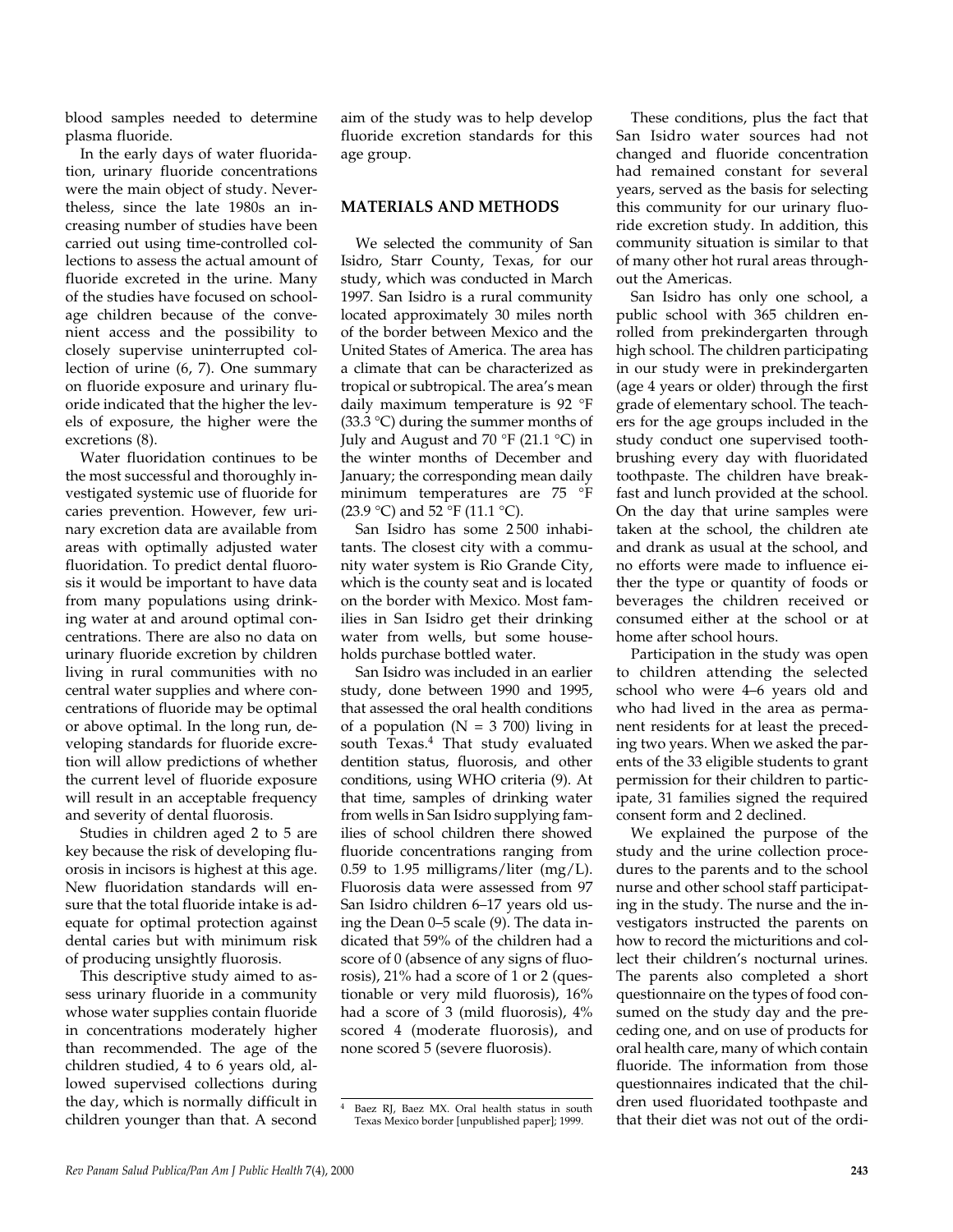nary and consisted of foods customary in south Texas.

During the school hours, urine was collected at the bathroom doorways, with male and female investigators at the school to supervise children of the corresponding gender. We noted the time of the first micturition but discarded the sample because it was not time controlled, that is, we did not know the time of the previous micturition. For each subsequent micturition in the morning we recorded the time and volume, until the children went to lunch. That morning time span comprised "Period A." The mean duration of Period A was 2.3 hours (standard deviation  $\pm$  1.01 hours).

The collection process was repeated in the afternoon until the children were ready to leave school for the day. That "Period B" lasted a mean of 2.96 hours  $(SD \pm 1.27$  hours).

During the remainder of the afternoon and the evening ("Period C"), urine was not collected. That was because during transport of the children in the school bus and their later "free" time, urine and micturition times would not have been obtained with satisfactory reliability.

We gave the children or their parents labeled plastic bottles to use for urine collection at home. The parents noted the time of last micturition before the child went to bed but did not collect this urine. This point in time marked the beginning of "Period D," of nocturnal collection. The nocturnal period lasted a mean of 9.68 hours (SD  $\pm$  0.71 hours). We also gave parents containers to collect drinking water samples for fluoride-concentration determination. Children or parents brought the nocturnal urine collections and the drinking water samples to the school and delivered them to the school nurse.

The volume of each urinary collection was determined and then approximately 30 mL of the collection was placed in a plastic cylinder containing 0.06 mg of thymol preservative. The investigators placed the 30-mL samples in a refrigerated container for transport to the dental school at the University of Texas Health Science Center at San

Antonio (UTHSCSA), where the laboratory analysis was done. All samples were frozen and were then tested 11 days later. The concentration of fluoride in mg/L (ppm) was determined using a specific fluoride ion electrode (model 9609BN/290A, Orion Research, Beverly, Massachusetts). The total amount of fluoride ( $\mu$ g F) was divided by the duration (hours) of the collection period to calculate the excretion in µg F/h. Similarly, the urinary flow was calculated as the mL of urine collected divided by the duration in hours, or mL/h. The UTHSCSA laboratory also tested the drinking water samples obtained in San Isidro to determine their fluoride concentrations.

# **RESULTS**

The drinking water samples, which we received from 28 households, had a mean fluoride concentration of 1.32 mg/L, with a median of 1.30 mg/L. The lowest quartile had concentrations between 0.1 mg/L and 0.56 mg/L (mean  $0.26 \text{ mg/L}$ ). The range for the highest quartile was from 1.81 mg/L to 3.22 mg/L (mean  $2.53$  mg/L). The remaining half of the concentrations extended from 0.74 mg/L to 1.65 mg/L (mean  $1.32 \text{ mg/L}$ ). The water in the school comes from two wells located on the school grounds. The fluoride concentrations we found from various school water taps ranged from 1.0 mg/L to 1.3 mg/L.

Of the 31 children whose parents had given permission for them to participate, 2 did not attend school the day when urine was collected and were consequently excluded from the study. Of the remaining 29 children, 5 failed to hand in the nocturnal collection. In the resulting 82 available urines, the mean fluoride concentrations were 1.261 mg/L in the morning urines  $(24)$ , 1.419 mg/L in the afternoon urines (29), and 1.334 mg/L in the nocturnal urines (29).

For 2 of the morning, 4 of the afternoon, and 8 of the nocturnal collections, times at micturition or the volume of urine were incompletely recorded. Setting aside those 14 collections with incomplete information, that left 68 "valid" collections to use in determining fluoride excretion.

Out of the full cycle of 24 hours, the duration of the collections added to 15 hours: 2.3 hours in the morning, 3.0 hours in the early afternoon, and 9.7 hours at night. The mean urine flow was 35.2 mL/h in the morning, 38.2 mL/h in the afternoon, and 13.5 mL/h during the nocturnal period (Table 1). The two daytime means were considerably higher than the respective medians and were both due to a few very high results obtained from different subjects. Mean fluoride excretion rates were  $36.4 \text{ µg/h}$  in the morning,  $45.6$ µg/h in the afternoon, and 17.5 µg/h in the night.

A complete set of valid morning, afternoon, and night collections were available from 15 of the 29 children. Within each of the collection periods, the statistics from this subsample of 15 children were similar to those for all valid collections (Table 1). The complete set of three collections from these 15 children allowed unbiased withinday comparisons. For these 15 "complete" children, the average of the morning and afternoon urinary flow was significantly higher than the nocturnal urinary flow  $(P < 0.002$  in the sign test). Similarly, their daytime fluoride excretion was significantly higher than the nocturnal level (*P* < 0.001).

## **DISCUSSION**

Other research has found that for persons living in temperate climates the concentration of fluoride in urine is similar to its concentration in those persons' drinking water (10). The range of urine fluoride concentrations we observed throughout the 24-hour period of our study, 1.26–1.42 mg/L, confirms this rule for both daytime and nocturnal urine. Regarding the amount of fluoride excreted per hour, the nocturnal mean was less than the excretion in the morning and in the afternoon. This finding is in keeping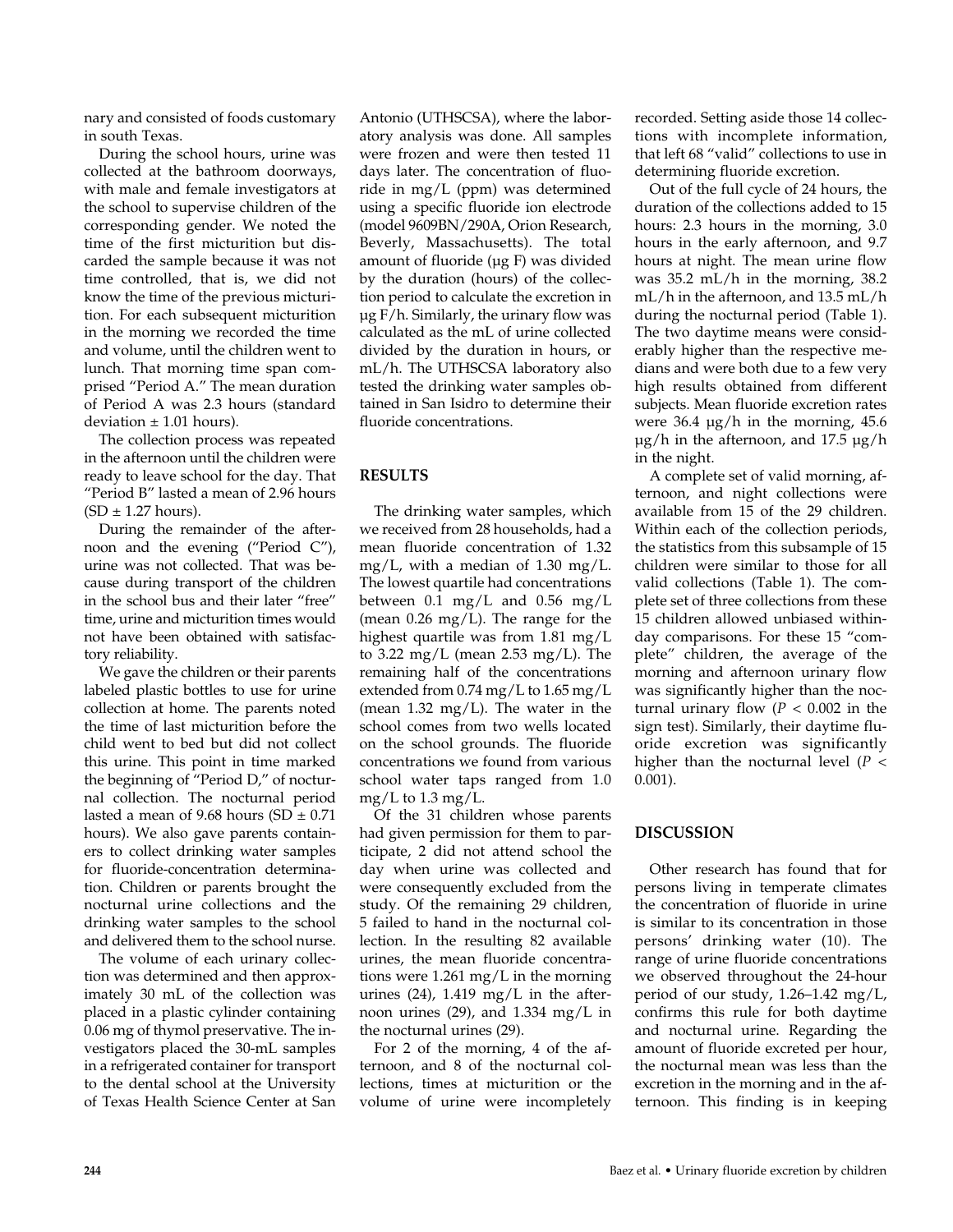**TABLE 1. Urinary flow and fluoride excretion for all "valid" collections and for the "complete" collections from children 4–6 years old in a south Texas community, March 1997a,b**

|                                         | Collection period |           |       |  |  |
|-----------------------------------------|-------------------|-----------|-------|--|--|
|                                         | Morning           | Afternoon | Night |  |  |
| Urinary flow (mL/h)                     |                   |           |       |  |  |
| Minimum                                 | 10.8              | 10        | 6.1   |  |  |
| Maximum                                 | 138.5             | 142.5     | 44.3  |  |  |
| Median                                  | 17.5              | 28.4      | 11    |  |  |
| Mean                                    | 35.2              | 38.2      | 13.5  |  |  |
| Standard deviation                      | 34.7              | 34.2      | 8.3   |  |  |
| Coefficient of variation (%)            | 99                | 90        | 61    |  |  |
| Median of the 15 "complete" collections | 16.1              | 24        | 10.4  |  |  |
| Mean of the 15 "complete" collections   | 33.1              | 31.5      | 13.2  |  |  |
| Fluoride excretion $(\mu g/h)$          |                   |           |       |  |  |
| Minimum                                 | 11.6              | 11        | 4.2   |  |  |
| Maximum                                 | 119.3             | 180.8     | 44.8  |  |  |
| Median                                  | 27.4              | 31.9      | 17.1  |  |  |
| Mean                                    | 36.4              | 45.6      | 17.5  |  |  |
| Standard deviation                      | 28.3              | 41.7      | 9.1   |  |  |
| Coefficient of variation (%)            | 78                | 91        | 52    |  |  |
| Median of the 15 "complete" collections | 27.3              | 26.5      | 17.4  |  |  |
| Mean of the 15 "complete" collections   | 32.5              | 42.2      | 18.3  |  |  |

a Valid collection = a collection for which complete field data were recorded (for the morning, afternoon, and night collection periods, the respective values were 22, 25, and 21).

**b Complete collection = a complete set of three collections (morning, afternoon, and night) from a particular child. Fifteen such** collections were obtained.

with the fact that glomerular filtration rate is a very important determinant of fluoride excretion, albeit not the only one (4).

When compared to the widely different fluoride concentrations found in the water at home, the 52% coefficient of variation of the nocturnal excretions seems fairly low (Table 1). The higher coefficients of variation at school (78% in the morning, 91% in the afternoon) were obviously due to strongly vari-

able amounts of food and water ingested, but with the fluoride concentrations in the servings at school being the same for all of the children.

Urine fluoride collections covering 15 hours provide fairly precise and accurate bases for extrapolations to the full diurnal cycle of 24 hours. Table 2 illustrates our application of this principle, which is based on guidelines from the World Health Organization (11) and uses the set of periods of 4, 8, and

**TABLE 2. Illustration of extrapolations of fluoride excreted in 24 hours, south Texas, March 1997**

|                                                                        | Morning | Afternoon | Niaht | Total            |
|------------------------------------------------------------------------|---------|-----------|-------|------------------|
| Fluoride excretion (µq/h), mean, all "valid" collections<br>(Table 1)  | 36.4    | 45.6      | 17.5  | <b>NAa</b>       |
| Period (hours) for World Health Organization standard<br>extrapolation | 4       | 8         | 12    | 24               |
| Extrapolated amount of fluoride excreted (µq)                          | 146     | 365       | 210   | 720 <sup>b</sup> |

 $^{\circ}$  NA = not applicable.

b Corrected for rounding error, the total for the 24-hour period was 720 µg fluoride.

12 hours as a standard pattern. We assumed that the 36.4 µg F/h excretion obtained from the supervised morning collections at the school during the mean 2.3-hour period was representative of the excretion for a morning period of 4 hours, for a result of 146 µg fluoride excreted. Similarly, we extrapolated the afternoon mean of 45.6 µg  $F/h$  to 8 hours, resulting in 365 ug fluoride excreted. Extrapolating the nocturnal mean of 17.5 µg F/h resulted in 210 µg fluoride excreted for a 12-hour period. Corrected for rounding error, our extrapolations for the three periods indicate that a total of 720 µg fluoride was excreted during a full, 24 hour-day cycle.

In order to assess possible inaccuracies associated with the extrapolations presented in Table 2, we computed two more series of extrapolations, using different subdivisions of the 24-hour period. The results are presented in Table 3. Using all the valid collections, these two new extrapolation patterns resulted in total average excretions of 749 µg fluoride and 777 µg fluoride, as compared with the 720 µg fluoride found with the first extrapolation.

As shown in Table 3, the difference between the lowest and the highest extrapolated averages for total fluoride excretion based on all valid collections were not substantial. This finding confirms other research (12). In contrast, there were much larger differences between the lower and upper confidence limits of each of the three extrapolations of total fluoride excretion based on all valid collections. This demonstrates that the statistical uncertainty due to the sampling variation was approximately six times higher than the bias in connection with the three different extrapolation patterns. When the extrapolations of the total fluoride excretion were based on the collections from the 15 "complete" children, the confidence intervals were almost 10 times larger than the difference between the lowest and highest averages from the three extrapolations.

From our results, Extrapolation 2 seems to be the most suitable of the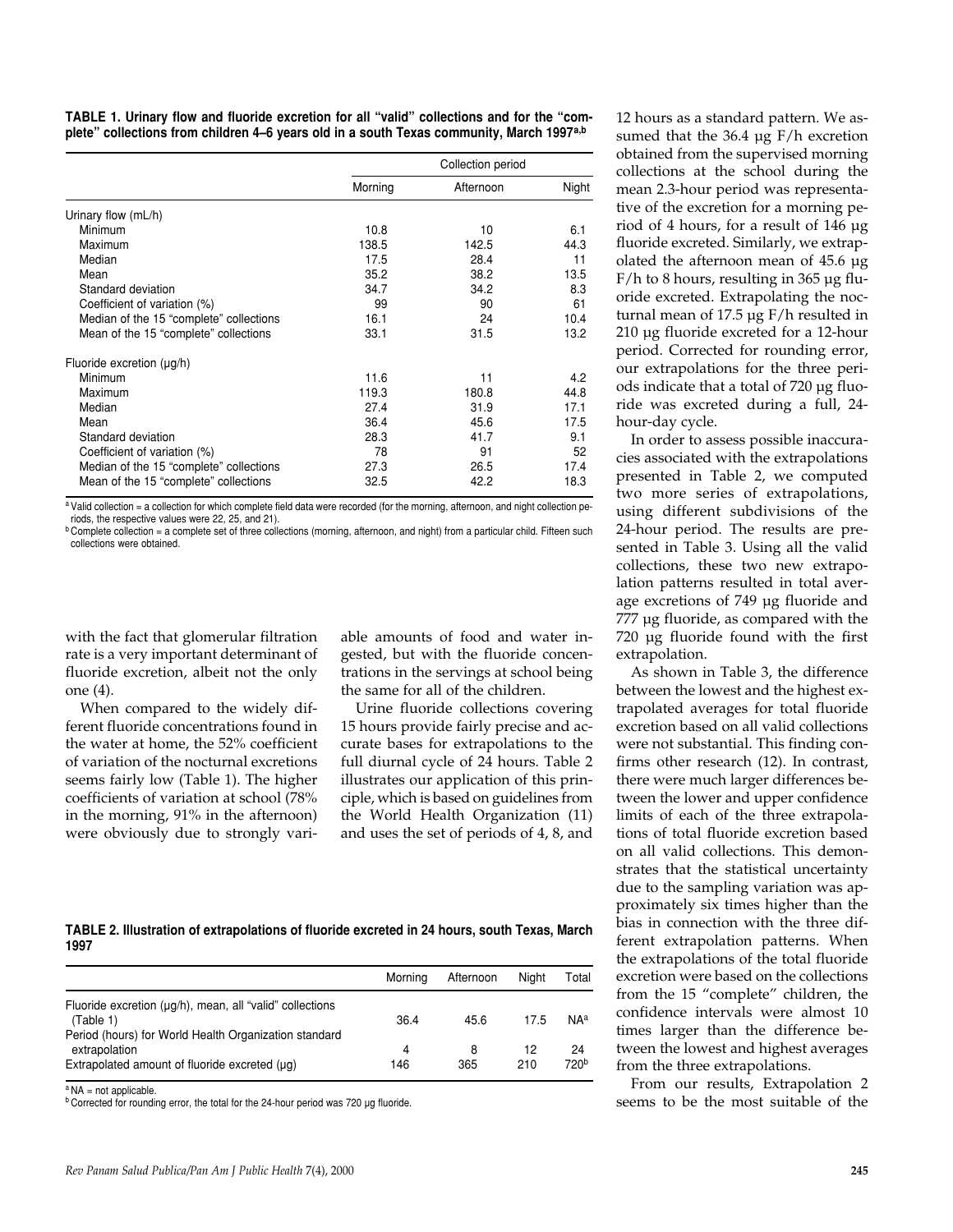| TABLE 3. Three extrapolations of total 24-hour urinary flow and fluoride excretion, south      |  |
|------------------------------------------------------------------------------------------------|--|
| Texas, for all "valid" collections and for "complete" collections, March 1997 <sup>a,b,c</sup> |  |

|                                                                          | Average    | Standard<br>error | Lower<br>confidence<br>limit <sup>d</sup> | Upper<br>confidence<br>limit <sup>d</sup> |
|--------------------------------------------------------------------------|------------|-------------------|-------------------------------------------|-------------------------------------------|
| Total urinary flow (mL/24h), based on<br>all "valid" collections         |            |                   |                                           |                                           |
| WHO standard extrapolation<br><b>Extrapolation 2</b>                     | 608<br>633 | 73<br>79          | 451<br>464                                | 766<br>801                                |
| Extrapolation 3                                                          | 657        | 84                | 477                                       | 838                                       |
| Total urinary flow (mL/24h), based on<br>15 "complete" collections       |            |                   |                                           |                                           |
| WHO standard extrapolation                                               | 543<br>561 | 89<br>95          | 352<br>357                                | 733<br>765                                |
| <b>Extrapolation 2</b><br><b>Extrapolation 3</b>                         | 579        | 102               | 361                                       | 798                                       |
| Total fluoride excretion (µg/24h), based on<br>all "valid" collections   |            |                   |                                           |                                           |
| WHO standard extrapolation                                               | 720        | 83                | 541                                       | 900                                       |
| <b>Extrapolation 2</b><br>Extrapolation 3                                | 749<br>777 | 90<br>96          | 557<br>572                                | 941<br>982                                |
| Total fluoride excretion (µg/24h), based on<br>15 "complete" collections |            |                   |                                           |                                           |
| WHO standard extrapolation                                               | 688<br>712 | 101<br>108        | 470<br>479                                | 905<br>944                                |
| <b>Extrapolation 2</b><br>Extrapolation 3                                | 736        | 116               | 487                                       | 984                                       |

a For the three extrapolations, the 24-hour period is divided (number of hours in the morning, afternoon, and night periods, respectively) as follows: WHO standard extrapolation, 4/8/12; Extrapolation 2, 4/9/11; Extrapolation 3, 4/10/10.

**b Valid collection = a collection for which complete field data were recorded.** 

<sup>c</sup> Complete collection = a complete set of three collections (morning, afternoon, and night) from a particular child.

<sup>d</sup> Confidence limits for a 95% confidence interval.

three extrapolations. Twelve hours of low nocturnal fluoride excretion (the period used in the first, WHO standard extrapolation) seems somewhat long for the San Isidro children studied. While the mean San Isidro nocturnal period was 9.7 hours, it is unlikely the fluoride excretion increased immediately after the morning micturition even when breakfast was taken within one half hour. For this reason, Extrapolation 2 seems more suitable. As expected, the extrapolations using all 68 available "valid" collections were more precise than the ones based on the 45 collections from the 15 "complete" children, with the first group having smaller differences between the lower and upper confidence limits. Accordingly, the best estimate for fluoride excreted in 24 hours comes from Extrapolation 2 using all valid collections. That value is 749 µg fluoride, with confidence limits of 557 µg and 941 µg.

Over the past decade various studies on fluoride excretion by children 3 to 6 years old have been published (13–18); Table 4 summarizes that research. Our data on fluoride excretion in San Isidro fit well into the data from those other studies.

Both urinary fluoride excretion and dental fluorosis depend on the total intake of bioavailable fluoride. Besides fluoride intentionally added to water, salt, or milk, another virtually ubiquitous source is swallowed fluoride dentifrice, providing on average as much as 424–548 µg F per day (19).

When it is assumed that there is a relatively constant relation between fluoride intake and excretion, the data compiled in Table 4 would suggest that for children 3–6 years of age an average 24-hour fluoride excretion of approximately 400–500 µg would indicate optimal fluoride use. Lower average excretions would indicate that the full potential of caries-protective fluoride is not being exploited. With excretions above 500 µg the frequency of dental fluorosis would increase to levels beyond those now accepted by the public.

Used as a biomarker for fluoride exposure, excretion can identify groups at risk of fluorosis 3 to 5 years earlier than is possible by just studying fluorosis.

Slight fluorosis is generally accepted by the public (20). Mild fluorosis has been occurring for over two decades in about one-fourth of the children in which the secular decline of caries prevalence has been substantial (21). It is generally believed that mild fluorosis is preferable to the devastating effect of dental caries. And while high fluoride levels in the drinking water may be the main cause of fluorosis, other factors may play a role (22).

The modest fluorosis level found in the earlier study of San Isidro children is in line with a recommended water fluoride level for the community of 0.7 ppm, given the climate in southern Texas and applying the formula of Galagan and Vermillion (23).

Fluoride excretion in the San Isidro children was higher than for other children consuming water with 0.8 to 1.1 mg/L fluoride. However, the earlier study in San Isidro found no cases with severe fluorosis and only 4% of the cases with moderate fluorosis.

In order to minimize the risk of unsightly fluorosis in San Isidro and other communities with similar conditions, we suggest two easy measures: 1) using fluoride-free toothpastes at home and at school up to the age of 6 years and 2) using bottled water in households with children below the age of 6 years and where the well water has a fluoride level higher than 0.7 mg/L.

The children who are 4 years or older will consume the water at the school, which has a fluoride level of 1.0–1.3 mg/L. However, at this age the risk of causing fluorosis to the incisors is diminished or may have already ended. For the long-term benefit to the children's permanent teeth the fluoride contained in the school water is essential.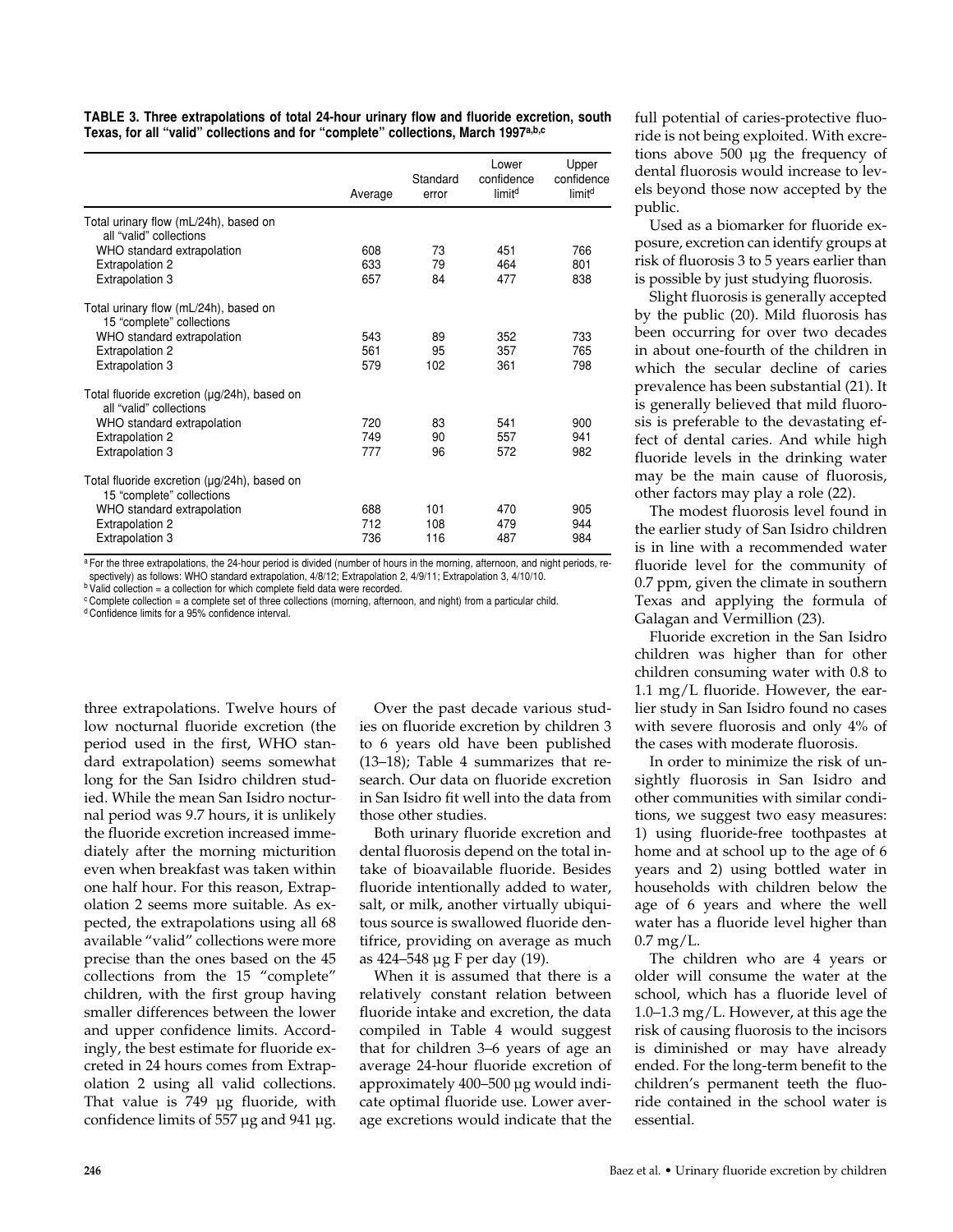#### **TABLE 4. Urinary fluoride excretion of children 2–6 years of age who had been consuming drinking water fluoridated at different levels, studies in various countries**

|                                    | Fluoride exposure from drinking<br>water (DW), fluoridated dentifrice<br>(FD), and other sources |         | n  | Urinary flow         |                      | Urine F<br>concentration | Fluoride excretion |           |             |
|------------------------------------|--------------------------------------------------------------------------------------------------|---------|----|----------------------|----------------------|--------------------------|--------------------|-----------|-------------|
| Country (information source)       |                                                                                                  | Age     |    | (mL/24h)             | (mL/h)               | (mg/L)                   | $\mu$ g F          | Period    | $\mu$ g F/h |
| Germany (13)                       | $< 0.2$ ppm F in DW; FD                                                                          | $3 - 6$ | 41 | . <sup>a</sup>       | $\cdots$             | $\cdots$                 | 204                | 24 h      | 8.5         |
| Bulgaria (14)                      | $< 0.2$ ppm F in DW                                                                              | $5 - 6$ | 29 | $\sim$ $\sim$ $\sim$ | $\cdots$             | $\cdots$                 | $\cdots$           | Morning   | 5.8         |
|                                    |                                                                                                  | $5 - 6$ | 30 | $\sim$ $\sim$ $\sim$ | $\cdots$             | .                        | $\cdots$           | Afternoon | 8.2         |
|                                    |                                                                                                  | $5 - 6$ | 28 | $\sim$ $\sim$ $\sim$ | $\cdots$             | $\cdots$                 | $\cdots$           | Night     | 5.6         |
| Jamaica, 1987 (15)                 | < 0.25 ppm F in DW; frequent fish<br>consumption                                                 | $2 - 6$ | 51 | $\sim$ $\sim$ $\sim$ | $\sim$ $\sim$ $\sim$ | 0.66                     | $\cdots$           | Morning   | 14.3        |
| Jamaica, 1987 (15)                 | 0.32-0.50 ppm F in DW; FD;<br>frequent fish consumption                                          | $2 - 6$ | 33 | $\sim$ $\sim$ $\sim$ | $\cdots$             | 1.19                     | $\cdots$           | Morning   | 20.2        |
| Chile (Santiago de Chile) (16)     | 0.6 ppm F in DW                                                                                  | $3 - 5$ | 20 | 406                  | 17                   | 0.93                     | 358                | 24 h      | 14.9        |
| United States of America           |                                                                                                  |         |    |                      |                      |                          |                    |           |             |
| (Rochester, New York) (24)         | 0.94 ppm F in DW                                                                                 | $3 - 6$ | 21 | $\sim$ $\sim$ $\sim$ | $\cdots$             | 0.61                     | $\cdots$           | Morning   | 22.0        |
| England (Newcastle upon Tyne) (17) | $0.8 - 1.0$ ppm F in DW, FD                                                                      | 4       | 44 | 449                  | 19                   | 1.02                     | 420                | 24 h      | 17.5        |
| Sri Lanka (17)                     | $0.9 - 1.1$ ppm F in DW                                                                          | 4       | 53 | 504                  | 21                   | 1.19                     | 550                | 24 h      | 22.9        |
| Jamaica, 1989 (15)                 | $< 0.25$ ppm F in DW; FD; frequent<br>fish consumption; all salt, with<br>$~180$ ppm F           | $2 - 6$ | 22 | $\sim$ $\sim$ $\sim$ | 39                   | 0.77                     | $\sim$ .           | Morning   | 30.3        |
| Jamaica, 1989 (15)                 | 0.32-0.50 ppm F in DW; FD;<br>frequent fish consumption; all salt,<br>with $~180$ ppm F          | $2 - 6$ | 16 | $\ldots$             | 23                   | 1.41                     | $\cdots$           | Morning   | 29.04       |
| Iran $(18)$                        | $\sim$ 4 ppm F in DW                                                                             | 4       | 16 | 473                  | 20                   | 5.88                     | 2659               | 24 h      | 110.8       |

a Ellipsis points (. . .) indicate that the information was not included in the original study.

#### **REFERENCES**

- 1. World Health Organization. Fluorides and oral health. Geneva: WHO; 1994. (WHO Technical Report Series 846).
- 2. Fomon SJ, Ekstrand J. Fluoride intake. In: Fejerskov O, Ekstrand J, Burt BA, eds. Fluoride in dentistry. 2nd ed. Copenhagen: Munksgaard; 1996. p. 42–47.
- 3. Lewis DW, Banting DW. Water fluoridation: current effectiveness and dental fluorosis. Community Dent Oral Epidemiol 1994;22(3): 153–158.
- 4. Whitford GM. The metabolism and toxicity of fluoride. 2nd ed. New York: Karger; 1996.
- 5. Ekstrand J, Ehrnebo M. Studies on the relationship between plasma fluoride, urinary excretion rate and urine fluoride concentration in man. J Occup Med 1983;25:745–748.
- 6. Obry-Musset AM, Bettembourg D, Cahen PM, Voegel JC, Frank RM. Urinary fluoride excretion in children using potassium fluoride containing salt or sodium fluoride supplements. Caries Res 1992;26(5):367–370.
- 7. Marthaler TM, Steiner M, Menghini G, Sener B, De Crousaz P. Urinary fluoride excretion in children with low fluoride intake or consuming fluoridated salt. Caries Res 1995;29(1): 26–34.
- 8. Marthaler TM, Binder M, Baez RJ, Menghini G. Urinary fluoride excretion in Swiss children ages 3 and 4 consuming fluoridated domestic salt. Schweiz Monatsschr Zahnmed. Forthcoming 2000.
- 9. World Health Organization. Oral health survey. Basic methods. 3rd ed. Geneva: WHO; 1987.
- 10. Hodge HC, Smith FA, Gedalia I. Excretion of fluorides. In: World Health Organization. Fluorides and human health. Geneva: WHO; 1970. p. 141–161. (WHO Monograph Series No. 59).
- 11. Marthaler TM, ed. Guidelines for using excreted fluoride as a marker for the determination of bioavailable fluoride. Geneva: World Health Organization; 1999.
- 12. Marthaler TM, Menghini GD, Steiner M, Sener-Zanola B, De Crousaz P. Excreción urinaria de fluoruro en niños suizos que consumen suplementos de fluoruro en la sal o el agua. Archivos de Odontoestomatología Preventiva y Comunitaria 1992;24:27–35.
- 13. Schulte A, Stoll R, Pieper K. Fluoridkonzentration im Urin von Kinder mit unterschiedlicher Fluoridzufuhr. Dtsch Zahnartzl Z 1995; 50:49–52.
- 14. Marthaler TM, Phillips PC. Urinary fluoride in Bulgarian pre-school children after intake of fluoridated milk. J Dent Res 1994;73:178.
- 15. Warpeha R, Marthaler TM: Urinary fluoride excretion in Jamaica in relation to fluoridated salt. Caries Res 1995;29(1):35–41.
- 16. Villa A. The fractional urinary fluoride excretion in young children under stable fluoride intake conditions. Community Dent Oral Epidemiol. Forthcoming 2000.
- 17. Rugg-Gunn AJ, Nunn JH, Ekanajake L, Saparamadu KDG, Wright WG. Urinary fluoride in 4-year-old children in Sri Lanka and England. Caries Res 1993;27(6):478–483.
- 18. Zohouri FV. Fluoride intake and excretion in 4-year-old Iranian children [Ph.D. disserta-

tion]. Newcastle, United Kingdom: University of Newcastle; 1997.

- 19. Rojas-Sanchez F, Kelly SA, Drake KM, Eckert GJ, Dunipace AJ. Fluoride intake from foods, beverages and dentifrices by young children in communities with negligibly and optimally fluoridated water: a pilot study. Community Dent Oral Epidemiol 1999;27(4):288–297.
- 20. Hawley GM, Ellwood RP, Davies RM. Dental caries, fluorosis and the cosmetic implications of different TF scores in 14-year-old adolescents. Comm Dent Health 1996;13(4):189–192.
- 21. Holloway PJ, Ellwood RP. The prevalence, causes and cosmetic importance of dental fluorosis in the United Kingdom: a review. Community Dent Health 1997;14(3):148–155.
- 22. Brothwell DJ, Limeback H. Fluorosis risk in grade 2 students residing in a rural area with widely varying natural fluoride. Comm Oral Epidemiol 1994;22:153–158.
- 23. Galagan DJ, Vermillion JR. Determining optimum fluoride concentrations. Public Health Rep 1957;72(6):491–493.
- 24. Drummond BK, Curzon MEJ. Urinary excretion of fluoride following ingestion of MFP toothpaste by infants aged two to six years. J Dent Res 1985;64(9):1145–1148.

Manuscript received on 30 August 1999. Revised version accepted for publication on 8 February 2000.